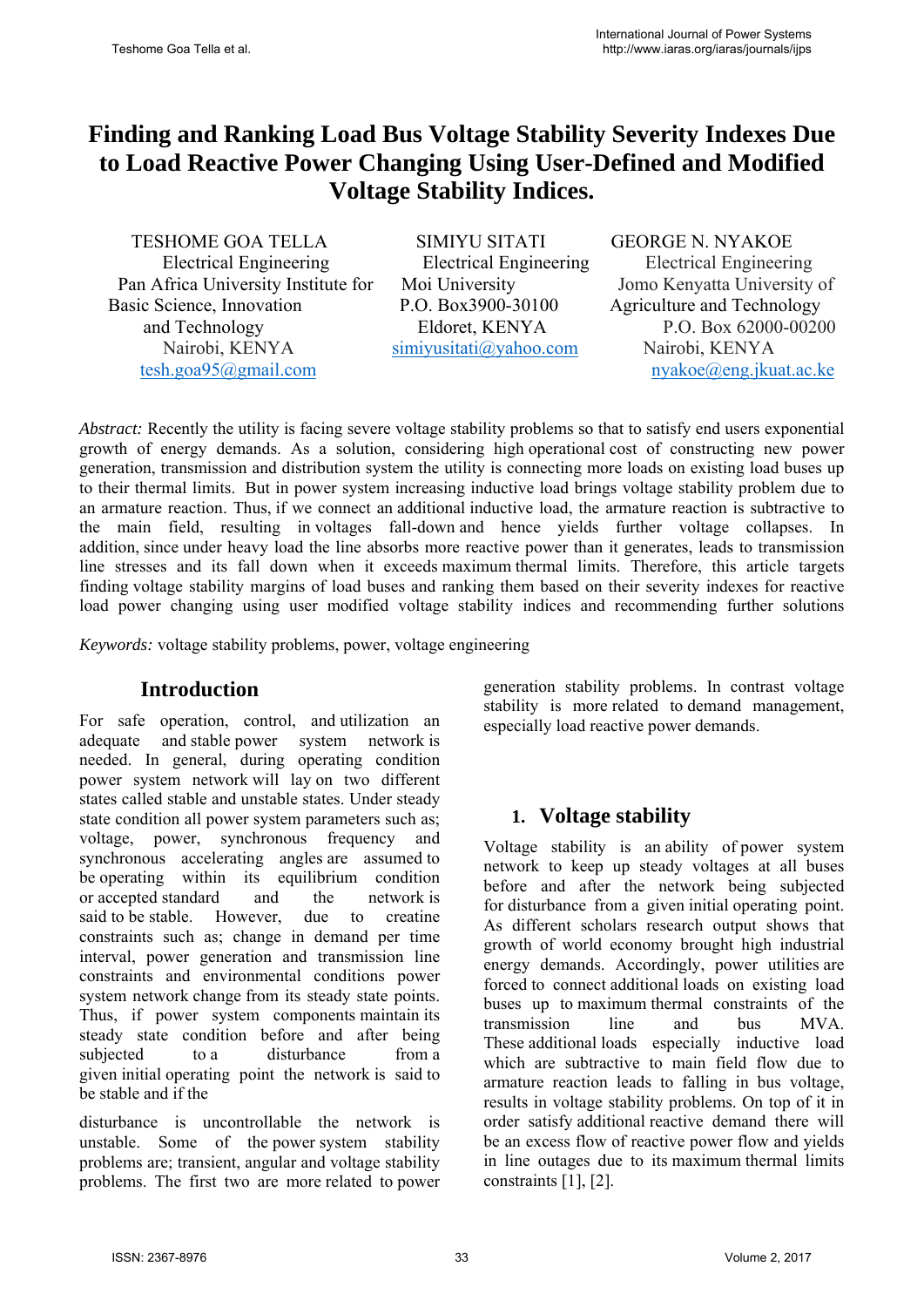## **2.1 Sources of voltage stability problems**

Exponential growth in industrial demand, the existing network configuration and power transmission line thermal unit constraints takes paramount in voltage stability problems. In addition, different researchers, scholars, and engineers identified the main factors which contribute to bus voltage instability problems. For instances; increased power interconnection, advancement in technology, high voltage power transmission over long distance, unfavorable geographical environment for power transmission line expansion, installing new loads considering electricity market, large penetration of wind generation and local uncoordinated controls systems and unsuitable placing of compensators [3], [4]. Therefore, considering these all scenarios which leads to voltage stability problems scholars also proposed different mitigation techniques

# **2.2 Mitigation techniques of voltage instability.**

There are two types of voltage stability problem namely steady state and dynamic voltage stability. Steady state voltage stability deals with small change in load from normal operating condition up to point of voltage collapses. Whereas, dynamic voltage stability is more related to fast transient voltage stability problems including proper time domain analysis for problems like; power transmission line outages and power system faults. Since analyzing steady state and dynamic voltage stability problems at the same time too difficult. This article mainly focuses on the former cases. Some of the mitigation techniques are;

#### **2.2.1 Fast voltage stability index(FVSI).**

 FVSI begins with energy conservation equation or power equation so that to find out the voltage quadratic equation, which predicts point of voltage collapses. The quadratic form of voltage at bus j based on power flow equation, power flow from generator bus to load bus is determined. For stable voltage at load bus the discriminants of quadratic equation should be greater than or equal to zero. considering it, the maximum point of voltage collapse FVSI at load bus is given as;

$$
\longmapsto \frac{P_{i,}Q_{j}}{Z_{ij}-R_{ij}+jX_{ij}}
$$

Figure. 1,Two bus power system network [4]

$$
V_j = \frac{(V_i(\cos\delta + \frac{R}{X}\sin\delta) \pm \sqrt{(V_i(\cos\delta + \frac{R}{X}\sin\delta)^2 - 4Q(\frac{X^2 + R^2}{X})})}{2}
$$
\n(1)

To determine the real root, the discriminants set to greater or equal to zero

$$
(V_i(\cos\delta + \frac{R}{X}\sin\delta)^2 - 4(Q_j(\frac{X^2 + R^2}{X}) \ge 0
$$
\n
$$
\Rightarrow \frac{4(Q_j(\frac{X^2 + R^2}{X}))}{(V_i(\cos \delta + \frac{R}{X}\sin \delta)^2} \le 1
$$
\n(2)

Since  $\delta$  is small  $\delta \approx 0$ , cos  $\delta = 1$ , sin  $\delta = 0$ , Fast Voltage Stability Index (FVSI) can be written as follows;

$$
FVSI_j = \frac{4Z^2 Q_j}{V_i X} \le 1
$$
\n(3)

Accordingly, if FVSI at bus j is approaching to unity bus j is considered as voltage unstable. if FVSI is greater than or equal to unity the intended bus is subjected for voltage collapse.

#### **2.2.2 P-V and Q-V curve methods**

It gives an information on to what extent the utility can increase load at load bus up to of point of voltage collapses. Two bus networks considering voltage stability equation and substituting per unit value for stable operation is given as [5], [6] [7] [8] [9]. Assuming constant power factor  $k = \frac{q}{p}$ , one

can increase p and q at most

$$
p \le \frac{1}{2}((1+k^2)^{1/2} - k)
$$
  
(4)  

$$
\frac{\Delta q}{\Delta v} = 0
$$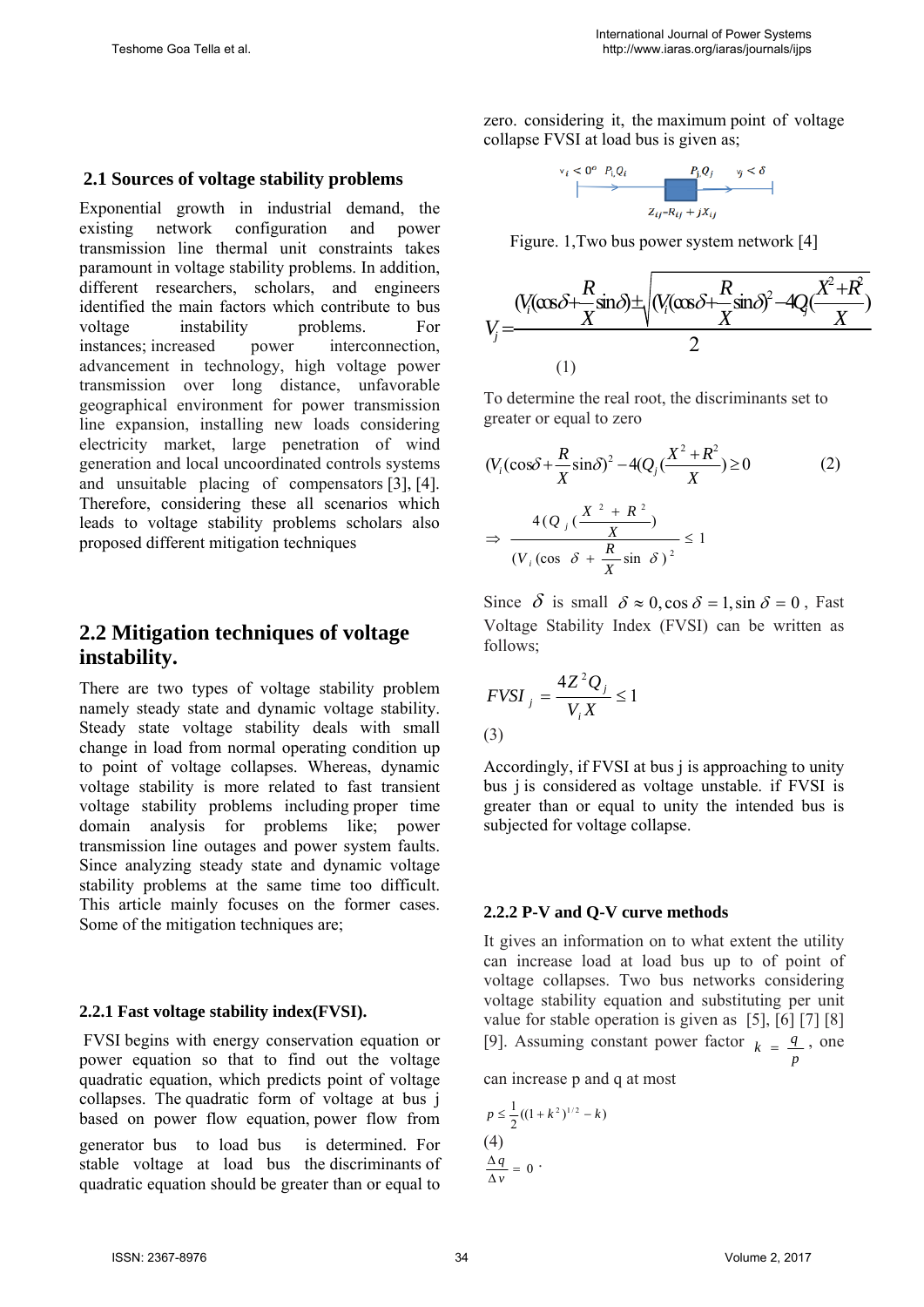Where: p and q are the receiving end real and reactive power.

Apart from these two mechanisms, the proponents have applied different techniques to find the margin of voltage stability considering two bus power networks. Although, these techniques work perfectly for radially connected power network its application for large interconnected network seems unfeasible. Since power network is complex and meshed together having two or more buses connected end to end motivated the researcher to develop user modified voltage stability indices which comprises the effect of meshed network on voltage stability indices.

# **2. Developing user modified voltage stability indices.**

*Step 1*: Consider N bus power system network having M loads and K generation unit. Y bus matrix is given as;

$$
\begin{vmatrix} I_1 \\ \vdots \\ I_k \\ \vdots \\ I_N \end{vmatrix} = \begin{vmatrix} Y_{11} \dots Y_{1K} \dots Y_{1N} \\ \vdots \\ Y_{K1} \dots Y_{KK} \dots Y_{KN} \end{vmatrix} \begin{vmatrix} V_1 \\ \vdots \\ V_K \end{vmatrix}
$$

$$
\begin{vmatrix} I_N \\ \vdots \\ I_N \end{vmatrix} = \begin{vmatrix} Y_{11} \dots Y_{KK} \dots Y_{KN} \\ \vdots \\ Y_{N1} \dots Y_{NK} \dots Y_{NN} \end{vmatrix} \begin{vmatrix} V_1 \\ \vdots \\ V_N \end{vmatrix}
$$

According to energy conservation the current flowing in to load bus K is equal to zero. Which implies that:

$$
I_K = Y_{K1}Y_1 + Y_{K2}Y_2 \cdot Y_{K1}Y_K \cdot Y_{K2}Y_N = 0
$$
\n(6)

Apparent power at load bus K is given as;

$$
S_K = P_K + jQ_K = V_K I_K^{\bullet}
$$
  
\n
$$
\Rightarrow I_K = \frac{P_K - jQ_K}{V_K^{\bullet}}
$$
  
\n(7)

Relating two equations

$$
\frac{P_K - jQ_K}{V_K^{\bullet}} = Y_{K1}V_1 + Y_{K2}V_2 \cdots Y_{KK}V_K \cdots Y_{KN}V_N
$$
  
\n
$$
\Leftrightarrow P_K - jQ_K = V_K^2 Y_{KK} + V_K \sum_{i=1, i \neq K}^{N} (V_i Y_{Ki})
$$
  
\n(8)

Expanding in to real and imaginary part, the power flow equation for load bus K is given as

$$
P_K = V_K^2 Y_{KK} \cos \theta_{kk} + \sum_{i=1, i \neq K}^{N} V_K V_i Y_{Ki} \cos(\delta_k - \delta_j - \theta_{kj})
$$
  
-  $jQ_K = V_K^2 Y_{KK} \sin \theta_{kk} + \sum_{i=1, i \neq K}^{N} V_K V_i Y_{Ki} \sin(\delta_k - \delta_j - \theta_{kj})$   
(9)

Let  $\delta = \delta_k - \delta_j$  is small value and if we use the trigonometric rule of cos and sin

$$
\cos(\delta - \theta_{kj}) = \cos\delta\cos\theta(j + \sin\delta\sin\theta(j
$$
  
&

 $\sin(\delta - \theta_{kj}) = \sin\delta\cos\theta$  *ij*  $-\cos\delta\sin\theta$  *ij* 

(10) since the angle of each bus voltage is very small implies their difference is also very small (approaches to zero). In addition to that for practical power network the transmission line reactance is >> greater than resistance  $\theta_{ij} \approx 90$ . Which implies that;

$$
\cos \delta \cos \theta i j + \sin \delta \sin \theta i j \approx 0
$$
  
& Then real and

 $\sin \delta \cos \theta$ *ij* –  $\cos \delta \sin \theta$ *ij*  $\approx -1$ 

imaginary par of equation 10 will be changed as;

$$
P_K = V_K^2 Y_{KK} \cos \theta_{kk}
$$
  
-  $jQ_K = V_K^2 Y_{KK} \sin \theta_{kk} - \sum_{i=l, i \neq K}^{N} V_i Y_{Ki}$   
(11)

Then considering imaginary part only the modified voltage stability index equation for load bus K for N bus network (MVSI) will be determined using pythagorize method as follows;

$$
V_K^2 - \frac{V_K}{Y_{KK}\sin\theta_{kk}} \sum_{i=1, i\neq K}^{N} V_i Y_{Ki} + \frac{Q_K}{Y_{KK}\sin\theta_{kk}} = 0
$$
  
(12)  

$$
V_K = \frac{\frac{1}{Y_{KK}\sin\theta_{kk}} \sum_{i=1, i\neq K}^{N} Y_{Ki} + \sqrt{(\frac{1}{Y_{KK}\sin\theta_{kk}} \sum_{i=1, i\neq K}^{N} Y_{Ki})^2 - 4\frac{Q_K}{Y_{KK}\sin\theta_{kk}}})}{2}
$$
  
(13)

But to have real solution the discriminant should be greater than or equal to zero.

$$
\left(\frac{1}{Y_{KK}\sin\theta_{kk}}\sum_{i=1,i\neq K}^{N}Y_{Ki}\right)^2 - 4\frac{Q_K}{Y_{KK}\sin\theta_{kk}} \ge 0
$$
\n(14)

Which means;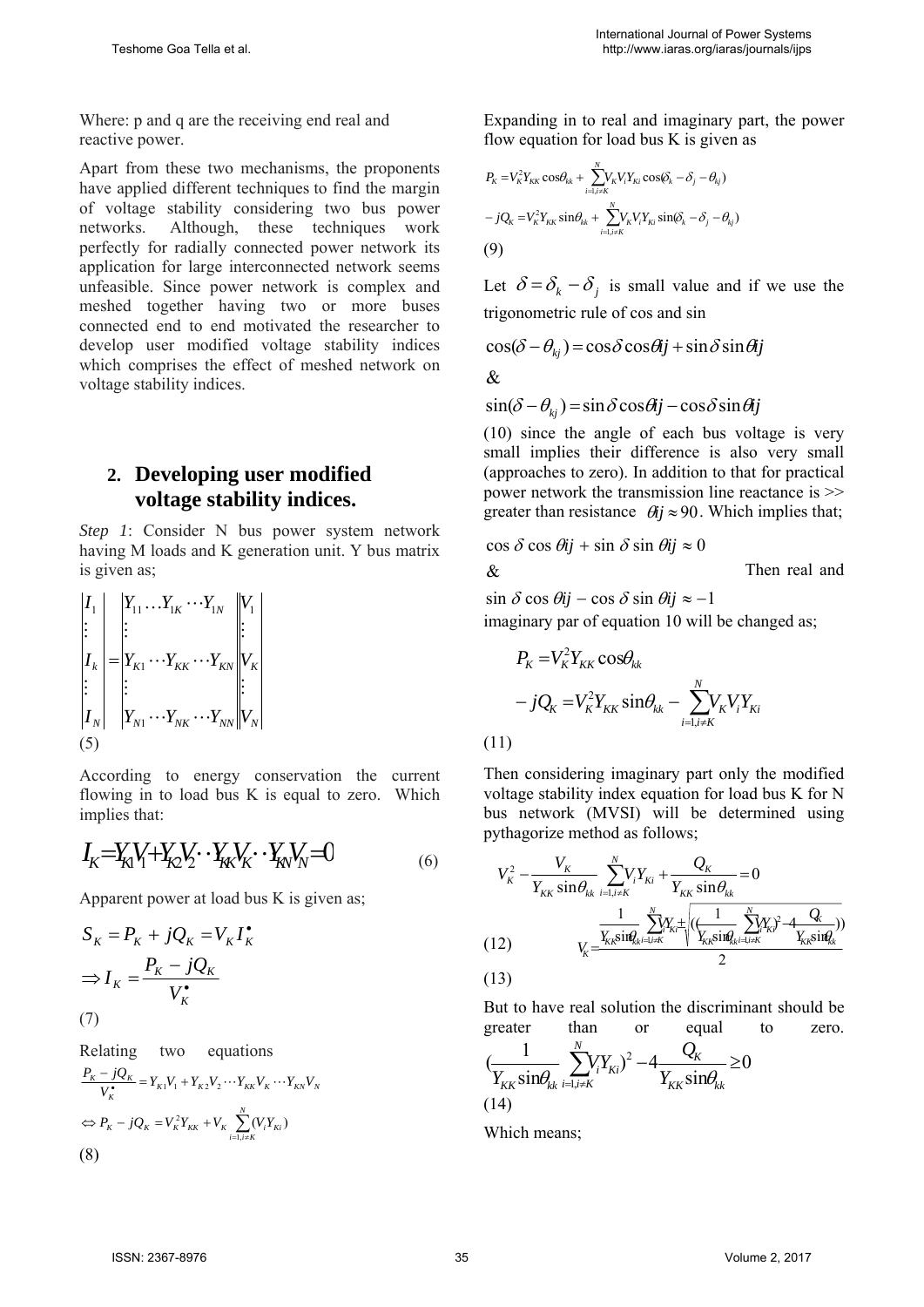,1

(15)

Thus, for stable operation MVSI should be less than or equal to one. According if bus MVSI magnitudes are approaching or greater than unity the intended bus is subjected for voltage instability. Finally, buses will be ranked in descending order, from most sever to least according to MVSI magnitudes.

From this modified equation, we can also deduce that one can increase reactive power on load bus for maximum of;

$$
Q_{\kappa} \le \frac{(\sum_{i=1, i \neq K}^{N} V_{i} Y_{\kappa i})^{2}}{(4 * Y_{\kappa \kappa} \sin \theta_{\kappa})}
$$
\n(16)

### **3. Methodology**

To find out the voltage stability margin of IEEE bus standard system and ranks them according to their severity indexes using modified voltage stability indices the following steps are followed.

#### **4.1 Selecting IEEE standard bus.**

IEEE 57 bus standard network is considered. It exists base 100 MVA and base voltage of 69 KV, 18 KV and 13.8 KV in three different regions. All transformers are considered as a transmission line represented by their series reactance and bus one is considered as slack bus. Finally, all units are given by per unit value as per selected base values.

#### **4.2 Software used for modeling**

MATLAB interfaced free power system stability analysis toolbox software called PSAT 2.1.9 is used for modeling the selected network. It is a MATLAB toolbox which is used for electric power system analysis and control. The command line version of PSAT is also GUI Octave compatible with MATLAB. It is a tool that performs power flow, continuation power flow, optimal power flow, small signal stability analysis and time domain simulation. All operations are assessed by means of graphical user interfaces (GUIs) and a Simulink based library provides user-friendly tools for network design.

### **4.3 Modeling power system network for voltage stability analysis**

The steady state IEEE 57 bus standard system model using PSAT software Simulink is given as;



Figure.2, IEEE 57 bus standard system model using PSAT

#### **4.4 Performing load flow analysis and checking base case bus voltage profile.**

First, after loading PSAT model to its main directory Newton Raphson load flow simulation is performed for base case. N-R iterative method approximates set of non-linear simultaneous equations to a set of linear simultaneous equations using Taylor's expansion. In general, it helps to find out an iterative output solution for bus voltages, voltage angle, real and reactive power flow. Based on, the power flow simulation result for standard IEEE 57 bus, 42 loads and six generation, base case voltage profile is given in fig below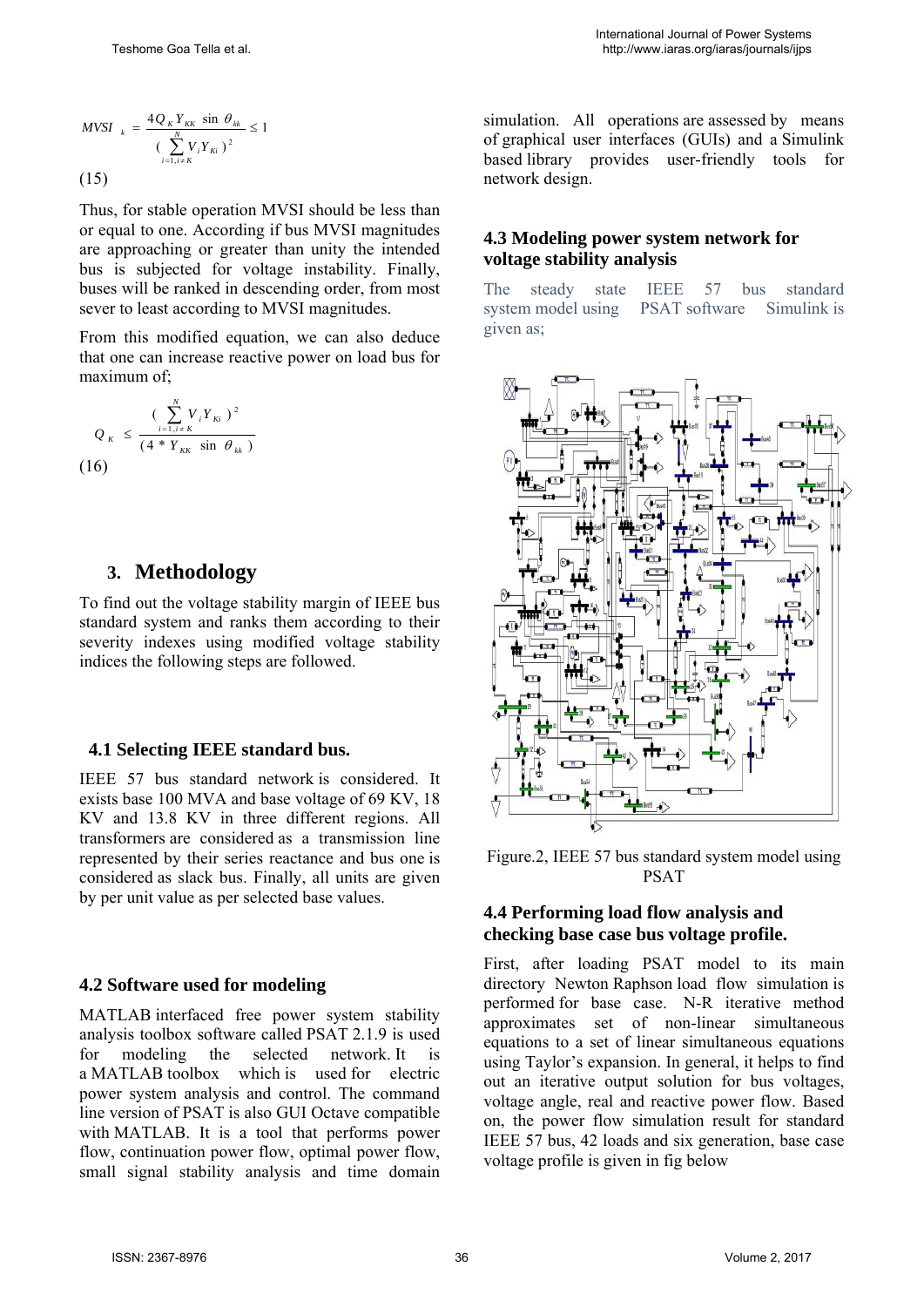

Figure.3, Voltage profile of IEEE 57 bus standard system for base case load flow

 The per unit voltage profiles of all buses are almost within acceptable IEEE standard, 0.95 to 1.05 per unit value. It implies that the network is voltage stable for base case load flow. However, due to continuous change in energy demand per time interval the load flow of network also keeps on changing for real system, results in voltage stability problems. Therefore, considering load variation is very crucial for voltage stability analysis.

## **4.5 Applying continuation power flow analysis**

To meet unevenly growth of energy demands utility are forced to connect additional load on existing load buses up to their maximum limits, results in voltage stability problems. So, it mandatory to know that for what extent we load the buses and its effect on bus voltage stability. Newton Raphson based continuation power flow is an ideal technique to find maximum loading factor of a given power system network.

#### **4.5.1 Continuation power flow result of IEEE 57 bus;**

 The simulation result shows that utility can increase loads for a load factor  $\lambda$ =1.3406. Which means total real and reactive power loads are increased from base case value of 1251 MW and 273.35 MVAR to 1590.96MW & 372.955 MVAR respectively. Overall system power loss also increased from 29.5609 MW &14.34094-MVar to 61.18532084 MW&157.1006865 MVAR respectively. In addition, the total power flow from generation to load through transmission line is also increased irrationally so as to satisfy increased load demand, maintaining energy conservation, see Appendix. However, due to increased loading most IEEE 57 load buses are subjected for voltage stability problems. The graphical relationship between bus voltages and maximum loading factor is given in figure below.



Figure. 4, Load Voltage profile vs maximum loading

Here, it shows that most of load bus voltages drops as load-factor increases and subjected for voltage instability and voltage collapses. Especially, bus 26, 18, 24 and bus 25 more viable for voltage instability. But, generalizing voltage stability from bus voltage only is not enough. In practice voltage instability problem on a bus is a function the surrounding environment like; voltage of other buses, reactive power loading magnitude and line admittances. Therefore, using modified voltage stability indices is an appropriate technique so that to predict critical bus considering different scenarios.

## **4.6 Identifying and ranking critical buses using MVSI for continuation power flow**

To come up on this intended goal, PSAT-MATLAB interfaced coding is done based on the flow chart given below.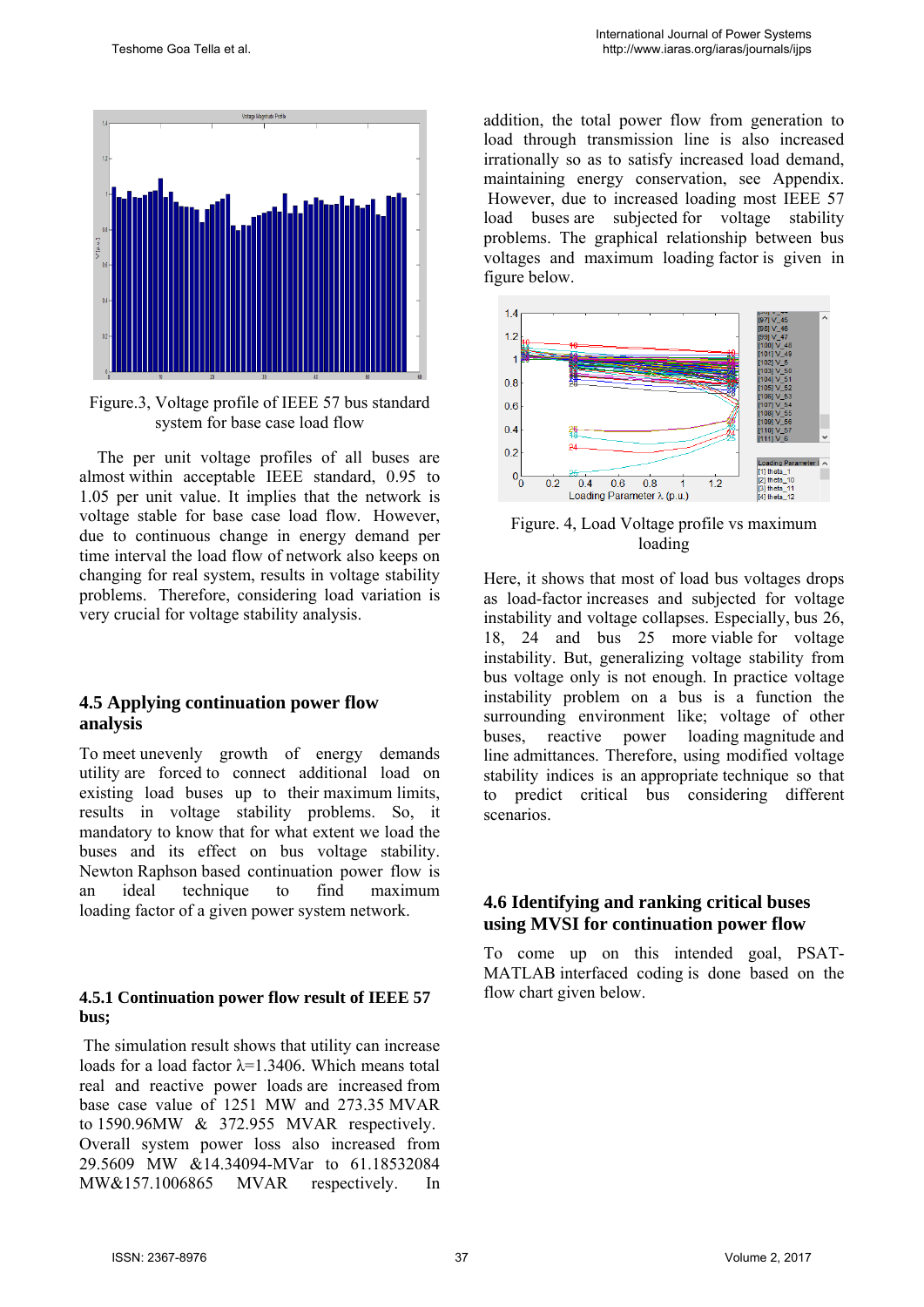

Figure. 5, MATLAB coding flow chart for bus ranking using MVSI for continuation power flow.

PSAT defines and gives its own bus name followed by original bus name as given in table below. Therefore, load bus ranking of IEEE 57 bus for CPF result using MVSI is given in table below

| Table 1, Bus ranking of IEEE 57 standard 42 load |  |  |  |  |
|--------------------------------------------------|--|--|--|--|
| buses                                            |  |  |  |  |

| Bus name               | Voltag       | Reactive   |             | <b>Bus</b>              |
|------------------------|--------------|------------|-------------|-------------------------|
|                        | es           | power      | <b>MVSI</b> | rankings                |
| $[56] - 8$             | 1.005        | 3.7269     | 0.8271      |                         |
|                        | 0.9634       |            |             | $\overline{2}$          |
| $[57]-9$               | 3            | 0.06256    | 0.4374      |                         |
| $4 - 12$               | 1.015        | $-0.03486$ | 0.2707      | 3                       |
| $[12]-2$               | 1.0063       | $-0.04022$ | 0.2707      | $\overline{\mathbf{4}}$ |
|                        | 0.9758       |            |             | $\overline{5}$          |
| $[54]$ -6              | 6            | $-0.04424$ | 0.2291      |                         |
| $9 - 17$               | 1.0091       | $-0.07239$ | 0.1488      | 6                       |
| $8 - 16$               | 1.007        | $-0.07373$ | 0.1369      | $\overline{7}$          |
| $[42] - 47$            | 0.8955       | $-0.07641$ | 0.1229      | 8                       |
|                        | 0.8889       |            |             | $\overline{9}$          |
| $[46]$ -50             | 4            | $-0.0925$  | 0.0937      |                         |
|                        | 0.9787       |            |             | 10                      |
| $[7]-15$               | 7            | $-0.09384$ | 0.0803      |                         |
|                        | 0.8995       |            |             | 11                      |
| [44]-49                | 7            | $-0.09518$ | 0.0788      |                         |
| $[49] - 53$            | 0.8689       | $-0.10333$ | 0.0788      | 12                      |
|                        | 0.9506       |            |             | 13                      |
| [47]-51                | 1            | $-0.11261$ | 0.0693      |                         |
| $[23]-3$               | $\mathbf{1}$ | $-0.11663$ | 0.0655      | 14                      |
|                        | 0.8730       |            |             | 15                      |
| $[32]$ -38             | 8            | $-0.11663$ | 0.0625      |                         |
|                        | 0.9655       |            |             | 16                      |
| $\lceil 5 \rceil - 13$ | 4            | $-0.12065$ | 0.0604      |                         |
|                        | 0.9467       |            |             | 17                      |
| $22$ ]-29              |              | $-0.12468$ | 0.0583      |                         |
| $-45 - 5$              | 0.9768       | $-0.12468$ | 0.0506      | 18                      |

|             | 6           |            |        |                 |
|-------------|-------------|------------|--------|-----------------|
|             | 0.9550      |            |        | 19              |
| $[6]-14$    | 7           | $-0.13138$ | 0.047  |                 |
|             | 0.8936      |            |        | 20              |
| $[39] - 44$ | 5           | -0.13138   | 0.0411 |                 |
|             | 0.8200      |            |        | 21              |
| [37]-42     | 2           | $-0.13674$ | 0.0342 |                 |
|             | 0.9473      |            |        | 22              |
| $[51] - 55$ | 5           | $-0.15417$ | 0.0303 |                 |
| $[20]-27$   | 0.893       | $-0.185$   | 0.0292 | 23              |
|             | 0.8052      |            |        | 24              |
| $[52] - 56$ | 9           | -0.21181   | 0.0292 |                 |
|             | 0.9235      |            |        | 25              |
| $[11] - 19$ | 6           | $-0.2279$  | 0.0277 |                 |
|             | 0.8850      |            |        | 26              |
| $[36]-41$   |             | $-0.26276$ | 0.0277 |                 |
|             | 0.7860      |            |        | 27              |
| $[29] - 35$ | 5           | $-0.27214$ | 0.0268 |                 |
|             | 0.5734      |            |        | 28              |
| $[25]-31$   | 2           | $-0.28152$ | 0.0259 |                 |
|             | 0.7910      |            |        | 29              |
| $[53]-57$   | 5           | $-0.29493$ | 0.0259 |                 |
|             | 0.8648      |            |        | 30              |
| $[16]-23$   | 2           | $-0.31236$ | 0.025  |                 |
| $[18] - 25$ | 0.6382      | $-0.35509$ | 0.0229 | 31              |
|             | 0.8895      |            |        | 32              |
| $[48] - 52$ | 1           | $-0.35526$ | 0.0211 |                 |
|             | 0.9673      |            |        | 33              |
|             | 8           |            | 0.0208 |                 |
| $[2]-10$    | 0.9224      | $-0.36196$ |        | 34              |
|             |             |            |        |                 |
| $[21] - 28$ |             | -0.42229   | 0.0205 |                 |
|             | 0.6430      |            |        | 35              |
| $[27] - 33$ | 6<br>0.9011 | $-0.55367$ | 0.017  |                 |
|             |             |            |        | 36              |
| $[50]-54$   | 1           | $-0.61667$ | 0.0164 |                 |
| $[24] - 30$ | 0.6058      | $-0.6703$  | 0.0161 | 37              |
| $[10]-18$   | 1.057       | $-1.0323$  | 0.0139 | 38              |
|             | 0.8918      |            |        | $\overline{39}$ |
| $[13] - 20$ | 8           | $-1.2199$  | 0.0098 |                 |
|             | 0.9305      |            |        | 40              |
| $[38] - 43$ | 8           | $-1.2199$  | 0.0089 |                 |
|             | 0.6476      |            |        | 41              |
| $[26]-32$   | 4           | $-1.9707$  | 0.0077 |                 |
|             |             |            |        | 4               |
| $[26]$      | 0.6476      | 1.970      | 0.007  | 1               |
| 2           | 4           |            |        |                 |
|             |             |            |        |                 |

But from practical point of view it is very difficult to conclude that the demand on all power system network bus increases at the same time. This necessitates changing reactive power load at a bus and checking voltage stability indices.

# **4.7 Increasing a load bus reactive power at a time and ranking them using MVSI magnitude.**

Continuation power flow can also apply for changing reactive power on a given bus at a time considering predictor corrector is used to determine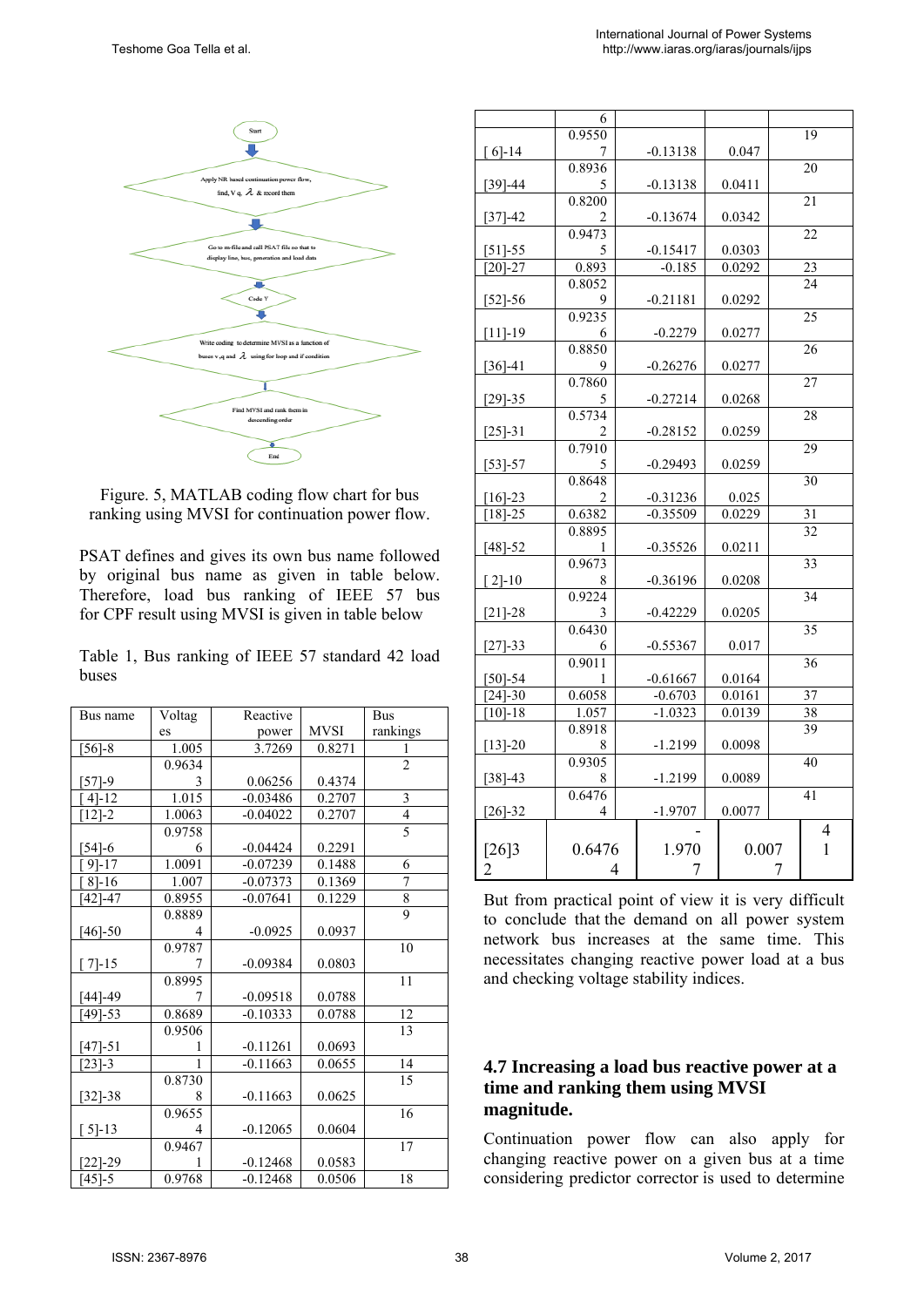critically voltage unstable bus. in this case lambda is used as initial parameter and the tangent vector which changes fast as power flow is considered as tangent vector. Continuation power flow output will be recorded when the selected tangent vector= 0 as given in the flow chart.



Figure. 6, Flow chart of MATLAB coding to find out bus rankings based on MVSI

Before applying user defined formula (MVSI) on a large and complex power system network first its feasibility is checked by small IEEE bus standard system

#### **4.7.1 Testing and comparing user defined methods**

 The user modified voltage stability indices formula is first applied on IEEE 6 and IEEE 14 standard load buses. Both 6 and 14 standard system networks were initially built inside the library of PSAT software.

Therefore, based on the flow chart the critical bus ranking for both standard network is given in table 2 and table 3 respectively.

## Table 2, Ranking of IEEE 6 bus standard network using MVSI

| Bus            | <b>MVSI</b> | ∩      | V     | Remarks | <b>Bus</b> |
|----------------|-------------|--------|-------|---------|------------|
| name           |             |        |       |         | rankings   |
|                |             | 3.132  | 1.05  |         |            |
|                | 0.795       | 2      |       | PV      |            |
| $\overline{2}$ | 1.3835      | 5.451  | 1.05  | PV      |            |
| 3              |             | 2.832  | 1.05  |         |            |
|                | 0.7188      | 2      |       | PV      |            |
| $\overline{4}$ |             |        | 0.535 | Load    |            |
|                | 1.3326      | 5.2503 | 96    | bus     |            |
| 6              |             |        | 0.835 | Load    |            |
|                | 0.9077      | 3.5762 | 64    | bus     | 2          |
| 5              |             |        | 0.733 | Load    |            |
|                | 0.6592      | 2.5973 | 47    | bus     | 3          |

Table 3, Ranking of IEEE 14 bus standard network using MVSI

| Bus            | <b>MVSI</b> | Q          | V       | Remarks | <b>Bus</b>     |
|----------------|-------------|------------|---------|---------|----------------|
| name           |             |            |         |         | rankings       |
|                |             |            | 0.6548  | Load    |                |
| $\overline{4}$ | 1.7865      | $-1.8108$  |         | bus     | 1              |
|                |             |            | 0.59981 | Load    |                |
| 9              | 1.5898      | $-1.6115$  |         | bus     | $\overline{2}$ |
|                |             |            | 0.56855 | Load    |                |
| 14             | 0.6863      | $-0.69566$ |         | bus     | 3              |
|                |             |            | 0.8123  | Load    |                |
| 13             | 0.6656      | $-0.67468$ |         | bus     | 4              |
|                |             |            | 0.61942 | Load    |                |
| 10             | 0.5104      | $-0.51737$ |         | bus     | 5              |
|                |             |            | 0.65233 | Load    |                |
| 5              | 0.3173      | $-0.32161$ |         | bus     | 6              |
|                |             |            | 0.8633  | Load    |                |
| 12             | 0.2656      | $-0.26917$ |         | bus     | 7              |
| 11             | 0.1828      | $-0.18528$ | 0.76813 | Load    | 8              |
|                |             |            |         | bus     |                |
|                |             |            | 0.92738 | Load    |                |
| 3              | 3.904       | $-3.9572$  |         | bus     | 9              |
|                |             |            | 0.95754 | Load    |                |
| 6              | 0.6449      | $-0.65371$ |         | bus     | 10             |
|                |             |            | 0.99653 | Load    |                |
| $\overline{2}$ | 0.201       | $-0.20375$ |         | bus     | 11             |

Therefore, since user modified voltage stability indices (MVSI) is well-tested on small IEEE standard buses and its result is almost similar with the output of other research with better quality. Because we can easily apply this method for large complex system. Finally, the ranking of IEEE 57 bus standard system is given in the table below.

Table 4,IEEE 57 bus standard ranking based on their MVSI indices severity.

| <b>PSA</b> | Bus     |        | Load   |      |            | Rankin |
|------------|---------|--------|--------|------|------------|--------|
|            | name    | Bus    | reacti | Lamb |            | gs     |
| defin      | (origin | voltag | ve     | da   | <b>MVS</b> |        |
| ed         | al)     | es     | power  | new  |            |        |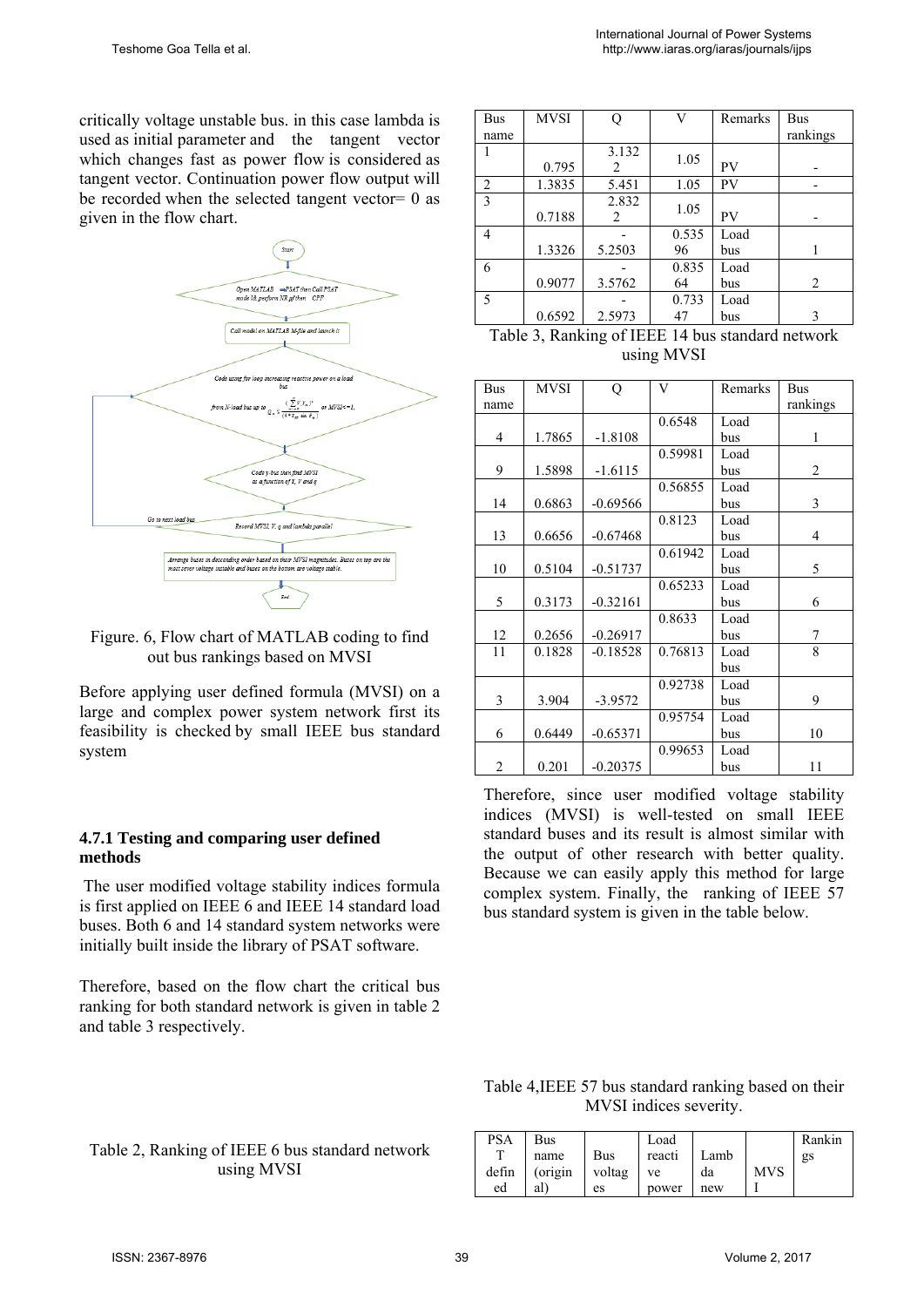| <b>Bus</b>       |                         |                     |                                            |                                     |                    |                          |
|------------------|-------------------------|---------------------|--------------------------------------------|-------------------------------------|--------------------|--------------------------|
| 23               | $\overline{\mathbf{3}}$ | $\mathbf{1}$        | 0.766<br>$7\degree$                        | 1.340<br>- 6                        | 1.03<br>- 99       |                          |
| 44               | 49                      | 0.8<br>798          | $\sim$ $ \sim$<br>0.545<br>$7\overline{ }$ | 1.320<br>$\overline{9}$             | 0.95<br>- 96       | 1                        |
| 54               | 6                       | 0.9<br>7399         | 1.067<br>$9 \quad \_$                      | 1.340<br>$\overline{\phantom{0}}$ 2 | 0.92<br>83         |                          |
| $\overline{4}$   | $\overline{12}$         | 1.0<br>147          | 1.694<br>$\overline{2}$                    | 1.340<br>$6\overline{6}$            | 0.91<br>- 05       | $\overline{\phantom{a}}$ |
| 6                | 14                      | 0.9<br>4931         | 0.353<br>15                                | 1.334<br>8 <sup>8</sup>             | 0.89<br>85         | $\overline{2}$           |
| $\boldsymbol{7}$ | 15                      | 0.9<br>7594         | 0.482<br>04                                | 1.337<br>$\overline{\phantom{a}}$   | 0.87<br>25         | 3                        |
| 45               | 5                       | 0.9<br>687          | $\sim$ $-$<br>0.335<br>47                  | 1.339<br>- 6                        | 0.85<br>- 16       | $\overline{4}$           |
| $\sqrt{5}$       | $\overline{13}$         | 0.9<br>6397         | 0.333<br>69                                | 1.338<br>$6\overline{6}$            | 0.84<br>- 69       | 5                        |
| 22               | 29                      | 0.9<br>3958         | 0.331<br>86                                | 1.336<br>6                          | 0.84<br>35         | 6                        |
| 46               | $\overline{50}$         | 0.8<br>4316         | 0.675<br>18                                | 1.318<br>$5\overline{)}$            | 0.78<br>- 88       | $\overline{7}$           |
| 47               | $\overline{51}$         | 0.9<br>3502         | $\sim$<br>0.434<br>77                      | 1.336<br>3                          | 0.75<br>- 82       | 8                        |
| 11               | 19                      | 0.7<br>9111         | 0.282<br>$5 \underline{\ }$                | 1.322                               | 0.72<br>- 81       | 9                        |
| 10               | 18                      | 0.9<br>7724         | $\sim$ $-$<br>0.277                        | 1.330<br>$\overline{7}$             | 0.70<br>91         | 10                       |
|                  | $\overline{c}$          | 0.9<br>8078         | 07<br>2.160                                | 1.335                               | 0.70               |                          |
| 12               | 17                      | 0.9<br>9926         | $\overline{2}$<br>0.813                    | $\overline{\phantom{a}}$            | 77<br>0.70         | 11                       |
| 9                | 42                      | 0.7<br>4201         | 73<br>0.268                                | 1.34<br>1.319                       | 7<br>0.69          | 12                       |
| 37               | 44                      | 0.8<br>8805         | 54<br>0.232                                | 7<br>1.334                          | 16<br>0.59         | 13                       |
| 39               | 55                      | 0.9<br>3415         | 5 <sup>5</sup><br>0.227                    | 7<br>1.338                          | 14<br>0.57         | 14                       |
| 51               | 38                      | 0.8<br>4572         | 99<br>0.456                                | 2<br>1.337                          | 94<br>0.55         | 15                       |
| 32               | 35                      | 0.7<br>4138         | 49<br>0.200                                | 2<br>1.333                          | 03<br>0.52         | 16                       |
| 29               | 41                      | 0.8                 | 44<br>0.203                                | 3<br>1.330                          | 76<br>0.52         | 17                       |
| 36<br>52         | 56                      | 5585<br>0.7<br>7259 | 98<br>0.7<br>7259                          | $\overline{4}$<br>1.330<br>4        | - 09<br>0.48<br>38 | 18                       |

| 16             | 23 | $0.8\,$<br>4487 | $\sim$ $\sim$<br>0.171<br>44            | 1.358<br>$\overline{\phantom{a}}$   | 0.45<br>03                       | 19                       |
|----------------|----|-----------------|-----------------------------------------|-------------------------------------|----------------------------------|--------------------------|
| 42             | 47 | 0.8<br>6397     | $\sim$ $\sim$<br>0.782<br>41            | 1.339<br>6                          | 0.43<br>- 97                     | 20                       |
| 53             | 57 | 0.7<br>5        | 0.169<br>24                             | 1.330<br>$\overline{\phantom{a}}$   | 0.43<br>27                       | 21                       |
| 18             | 25 | 0.5<br>2302     | 0.165<br>66                             | 1.140<br>$\overline{9}$             | 0.41<br>47                       | 22                       |
| 25             | 31 | 0.4<br>6893     | $\sim$<br>0.163<br>$98$ —               | 1.128<br>$\overline{4}$             | 0.40<br>$\overline{9}$           | 23                       |
| 48             | 52 | 0.8<br>7463     | 0.154<br>11                             | 1.337<br>$\overline{\phantom{a}}$   | 0.39<br>19                       | 24                       |
| 21             | 28 | 0.9<br>1316     | 0.153<br>92                             | 1.335<br>$\overline{5}$             | 0.39<br>15                       | 25                       |
| 57             | 9  | 0.9<br>4983     | 2.423<br>5                              | 1.332<br>$\overline{\phantom{0}}$ 5 | 0.37<br>81                       | $\overline{\phantom{a}}$ |
| $\overline{c}$ | 10 | 0.9<br>6352     | 0.211<br>5                              | 1.3<br>395                          | 0.37<br>- 46                     | 26                       |
| 20             | 27 | 0.8<br>9015     | 0.144<br>68                             | 1.339                               | 0.36<br>- 71                     | $\overline{27}$          |
| 27             | 33 | 0.5<br>3019     | $\sim$ $-$<br>0.119<br>$71$ $-$         | 1.257<br>$\overline{4}$             | 0.30<br>91                       | 28                       |
| 49             | 53 | 0.8<br>0506     | 0.553<br>96                             | 1.328<br>$\overline{\phantom{a}}$   | 0.30<br>$\overline{\phantom{0}}$ | 29                       |
| 24             | 30 | 0.4<br>3485     | 0.109<br>31                             | 1.211<br>9                          | 0.28<br>29                       | 30                       |
| 50             | 54 | $0.8\,$<br>9065 | 0.111<br>35                             | 1.339<br>-1                         | 0.28<br>- 28                     | 31                       |
| 13             | 20 | 0.8<br>7219     | $\overline{\phantom{0}}$<br>0.071<br>04 | 1.337<br>6                          | 0.18<br>06                       | $\overline{32}$          |
| 38             | 43 | 0.9<br>2523     | 0.067<br>$1 \quad$                      | 1.339                               | 0.17<br>03                       | 33                       |
| 26             | 32 | 0.5<br>6761     | 0.055<br>74                             | 1.324<br>3                          | 0.14<br>49                       | 34                       |
| 8              | 16 | 1.0<br>032      | 0.681<br>27                             | 1.340<br>4                          | 0.10<br>08                       | 35                       |
| 56             | 8  | 1.0<br>05       | 3.5<br>292                              | 1.340<br>6                          | 0.07<br>3                        |                          |

Excluding generation buses, the ranking of load bus in descending order is given in the table. Thus, ranking is performed from the most to least sever voltage unstable load buses based on the magnitudes of MVSI indices. For instances bus; 49, 14, 15,5, 13,29, 50 ,19 and 18 are the most sever voltage unstable buses and needs an additional reactive